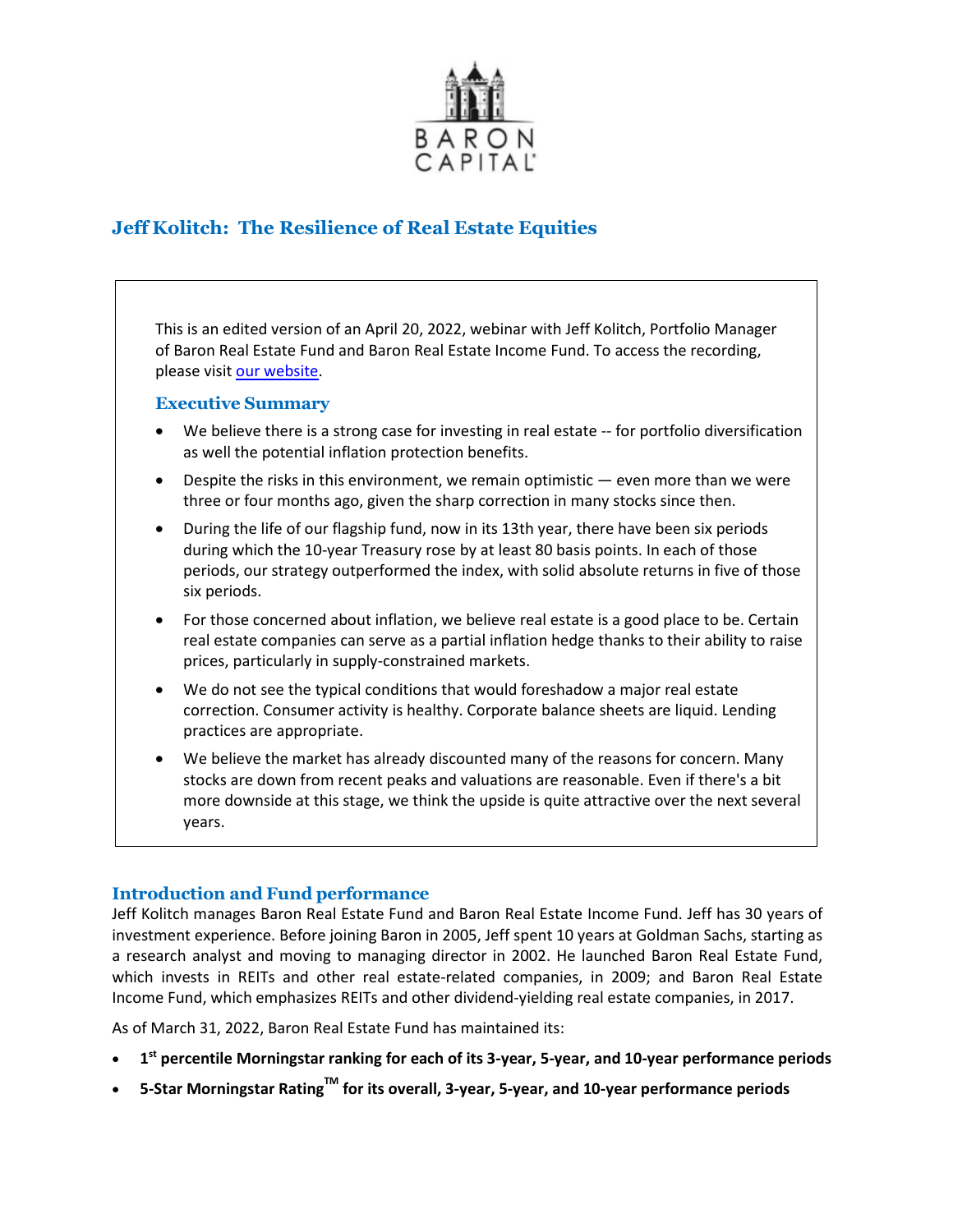As of March 31, 2022, Baron Real Estate Income Fund has:

- **1st and 3rd percentile Morningstar ranking for the since inception and 3-year period, respectively**
- **5-Star Overall and 3-year Morningstar RatingTM**

**As of 3/31/2022, the Morningstar RatingsTM were based on 236, 205, 149, and 236 share classes for the 3-year, 5-year, 10-year, and Overall periods, respectively. Baron Real Estate Fund received 5, 5, 5, and 5 stars, respectively. The Morningstar Ratings are for the Institutional Share Class only; other classes may have different performance characteristics. The Morningstar Ratings are based on the Morningstar Risk-Adjusted Return measures.** 

**As of 3/31/2022, the Morningstar Real Estate Category consisted of 255, 236, 205, and 149 share classes for the 1-, 3-, 5-, and 10-year periods. Morningstar ranked Baron Real Estate Fund Institutional Share Class in the 96th, 1st, 1st, and 1st percentiles, respectively.** 

**As of 3/31/2022, the Morningstar RatingsTM were based on 236 and 236 share classes for the 3-year and Overall periods, respectively. Baron Real Estate Income Fund Institutional Share Class received 5 and 5 stars respectively.**

**As of 3/31/2022, the Morningstar Real Estate Category consisted of 255, 236, and 219 share classes for the 1- and 3-year and since inception periods. As of 3/31/2022 Morningstar ranked Baron Real**  Estate Income Fund Institutional Share Class in the 84<sup>th</sup>, 3<sup>rd</sup>, and 1<sup>st</sup> percentiles, respectively.

**Morningstar calculates the Morningstar Real Estate Category Average performance and rankings using its Fractional Weighting methodology. Morningstar rankings are based on total returns and do not include sales charges. Total returns do account for management, administrative, and 12b-1 fees and other costs automatically deducted from fund assets.** 

# **Q&A with Jeff Kolitch**

# *What is your key message for clients in today's environment?*

We still believe there is a strong case for investing in real estate -- for portfolio diversification as well as the potential inflation protection benefits.

Our team had a premonition that 2022 would be an arduous year given the prospects of a more hawkish Fed and higher interest rates, the possibility of moderating growth, and some valuation compression for certain real estate sectors. Despite the risks, we remain optimistic — even more than we were three or four months ago, given the sharp correction in so many stocks since the start of the year. In our opinion, many real estate companies remain on sale relative to prior periods and the private market.

#### *What is your outlook on interest rates and the potential impact on real estate?*

No one has a crystal ball. Long-date interest rates may or may not head higher. We've been managing real estate for a long time. We know real estate can perform well in a rising rate environment.

During the life of our flagship fund, now in its 13th year, there have been six periods during which the 10-year Treasury rose by at least 80 basis points. In each period, our strategy outperformed the index, with solid absolute returns in five of six periods. In the sixth period, we had a modest decline of 1.8%. Baron Real Estate Income Fund has also performed well since March 2020, when the 10-year Treasury bottomed at 50 basis points, to now where we're bumping up against 3%.

The Fed is about to embark on a quantitative tightening program. The last time it did that was the "taper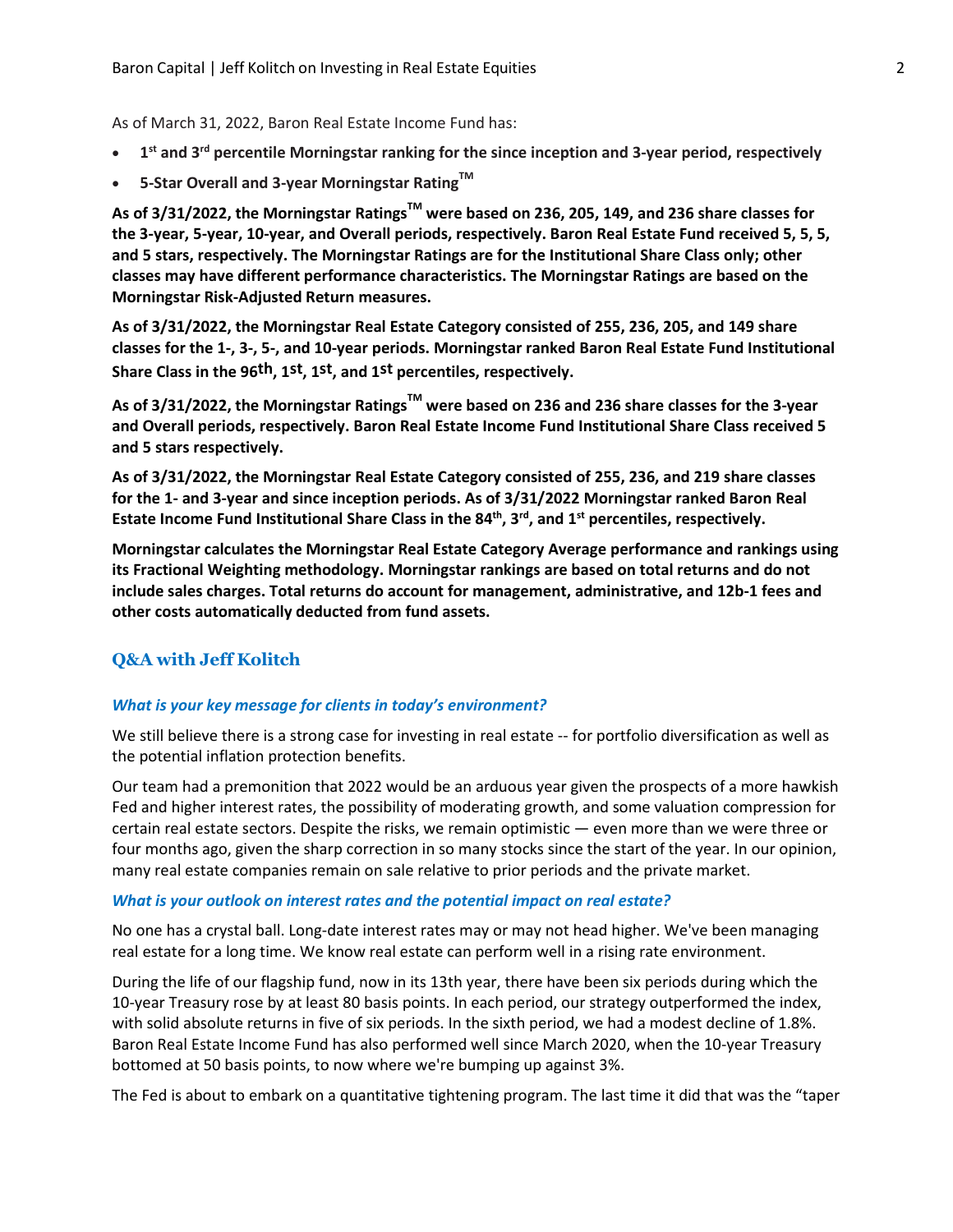tantrum" of 2013-2014. The 10-year Treasury bottomed at around 1.5% and quickly went up to 3%. After some initial bumpiness in the market, what happened? Stocks performed well. The S&P 500 performed well. Real estate performed very well. When the Fed began its taper program, financial conditions had already tightened such that interest rates had peaked and stocks and our Fund performed well. Fast forward to today: There's no question financials have been tightening. Many stocks have corrected. Perhaps most of the damage as it relates to the increase in rates and reset valuations has been done. Jim Bullard, President of the St. Louis Fed, recently commented that the market has already done a fair amount of the work for the Fed.

## *What are your thoughts about inflation with regard to real estate?*

If you are concerned about inflation, real estate is a good place to be. Certain real estate can serve as a partial inflation hedge thanks to the ability to raise prices, particularly in supply-constrained markets. Right now, we're prioritizing short lease duration, or real estate that reprices on a regular basis. For example, hotels reprice every day. Self-storage can reprice every 30 days. Apartments can reprice every year. We hold stock in other real estate companies that have built contractual rent escalators into their leases. This is one reason we think real estate belongs at the top of the list of investible assets.

### *Are you still positive on travel-related real estate companies?*

Yes. In our view, many of these businesses are cyclically depressed, not secularly challenged, and will recover as the economy reopens. The balance sheets of many of these companies are in good shape. Consumers are prioritizing experiences such as travel over goods. Private equity is targeting travel.

We think many travel-related companies are attractively valued with potential to generate annual returns well into the mid-teens, if not higher, over the next couple years. Many of these stocks have bounced off their bottom but remain significantly below their 52-week highs. Casino companies such as **Las Vegas Sands Corporation, MGM Resorts International,** and **Red Rock Resorts, Inc.** are 20% to 50% below recent highs. Certain hotels such as **Hilton Grand Vacations, Inc**. have also corrected. We recently added **Vail Resorts,** a stock that corrected 30% from \$370 to \$260 in the last few months.

At the outset of 2022, we were bullish about this segment as we believed pent-up demand for travel would be unleashed. We're still optimistic, but we're modestly tempering that enthusiasm and monitoring our exposure given the potential for a slowdown in consumer discretionary spending.

#### *Brookfield Asset Management remains a top holding. Could you comment on the company?*

We're big fans of **Brookfield Asset Management, Inc**. When we launched Baron Real Estate Fund more than 12 years ago, it was our largest position. As of March 31, 2022, Brookfield Asset Management is our second largest position. This is one of the largest owners and operators of real estate infrastructure assets in the world. CEO Bruce Flatt is, in our opinion, is one of the best allocators and investors in the world. He's been dubbed "the Warren Buffet of Canada."

We see two positive dynamics. First, there's an ongoing shift of trillions of dollars from traditional investment vehicles to alternatives such as real estate infrastructure and private equity. Second, Brookfield is growing its market share of this ever-expanding pie for three reasons: 1) global scale; 2) operating experience and an amazing operating platform; and 3) an outstanding long-term track record. Brookfield's management tends to set expectations low and then beat them. They believe they have the building blocks to grow the share price from \$55 today to \$150 over the next four to five years.

#### *Can you talk a bit about gaming – specifically the addition of Las Vegas Sands, and Penn National?*

As a leading casino owner in Macau and Singapore, Las Vegas Sands has been in the eye of the pandemic storm for more than two years. Last year, it was a \$67 stock. We reacquired it at \$34 in the fourth quarter of 2021 and added to it in the first quarter of 2022. We think it is positioned for strong growth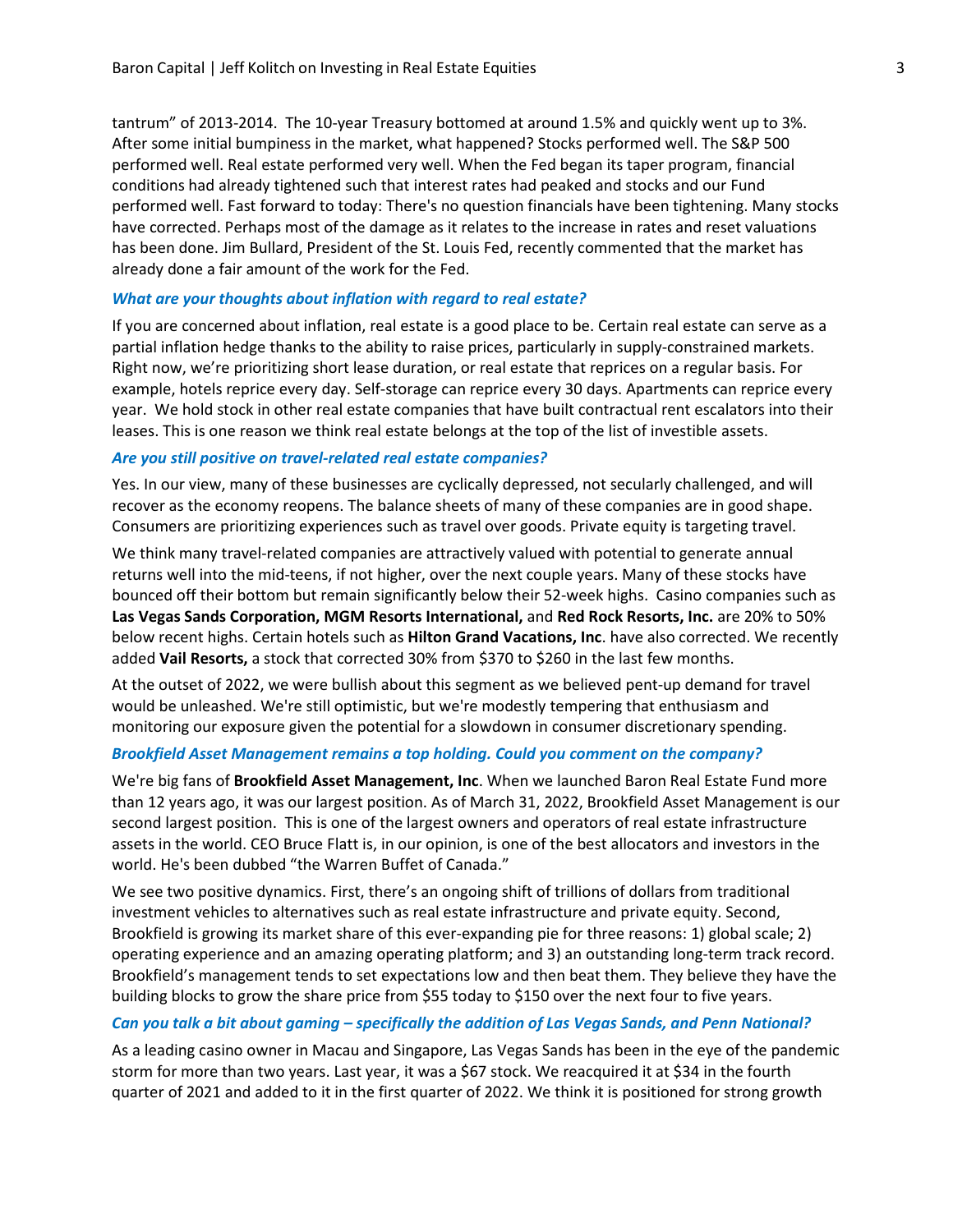when tourism rebounds in Asia. Macau and Singapore are likely to follow the trajectory of the sharp recovery in 2021 in Las Vegas. The company has an investment grade, liquid balance sheet. We see limited downside and a lot of upside over the next few years. **Penn National Gaming** is a small position. It is a wonderful regional gaming company and omnichannel platform with a strong balance sheet and talented CEO. With a stock price in the high thirties, we think it's ridiculously cheap. You're getting more than 40 casinos at a highly discounted price as well as its ancillary businesses effectively for free.

## *Are you still bullish on the housing market, given the sharp increase in mortgage rates?*

We remain long-term bullish but near-term cautious on the U.S. housing market. The long-term case is simple: we have a structural deficiency relative to our demographic needs. Underinvestment has been happening since the 2008 subprime mortgage crisis. In the 10 years that followed, about 850,000 to 900,000 homes were built per year. In the last three years, it has increased to about a million and a half new homes per year. That's the same number as in the 1950s and 1960s, when the population was 80 million people, not 330 million. The millennial generation, the largest in the U.S., are now buying homes.

We are short-term cautious because homes have become expensive, wage growth has not kept pace with home price appreciation, and mortgage rates have spiked. Home prices increased about 20% in 2021 and about 10% in 2020. In the first few months of this year, mortgage rates have gone from 3% to about 5%. That creates some sticker shock. The housing market needs to cool off. We exited most of our housing-related exposure earlier this year.

Do we think we are headed for a housing crash? No. This is different from what happened in 2008. Back then, our country was building about two million homes a year. Mortgage underwriting standards were largely nonexistent. Demand dried up during the financial crisis and home prices crashed. Now we have pent-up demand, where people have been delaying home purchases for years.

While we're near-term cautious on the sale side, we're bullish on housing rentals, as there's less of an affordability issue.

We cut our homebuilder exposure by half at the start of the year. Since then, many of these stocks have corrected 30% to 50%. In our opinion, those shares have discounted a good portion of the upcoming slowdown and are attractively valued. Given the discounted valuations and compelling long-term prospects, there's a reasonable chance we will increase our exposure in the months ahead.

#### *You have added Blackstone's private, non-traded product to the portfolio. What drove that decision?*

This addition is based, in part, on the shift in capital to alternative asset managers. We believe **Blackstone Inc.** embodies several of the characteristics of a great business, including a premier brand, global franchise, and loyal customers. The company is fast growing with limited needs for capital, produces high cash flow margins, and is anchored by a recurring revenue base. We added Blackstone as a tactical buying opportunity. The shares corrected from \$150 earlier this year to the low \$100s. With its 4.6% dividend yield and strong prospects for growth, we are optimistic about the long-term potential.

#### *Do you think REITs are still attractive?*

We do. Growth prospects are encouraging for most categories of real estate. Balance sheets are strong. Several REITs remain on sale. Rising interest rates always tend to be a bit of a headwind, but the inflation protection element that many REITs offer is overriding that. Against a backdrop of multi-decade highs in inflation, investors are looking to real estate. When you can layer on attractive growth earnings visibility with leases, attractive dividends and strong balance sheets, REITs are a good place to be.

Prime examples are industrial logistics REITs. **Prologis, Inc.** and **Rexford Industrial Realty, Inc**. recently reported Q1 results. Leases in their portfolios are, on average, about 50% below market, so they have an embedded growth outlook of 50% over the next several years. Given potential inventory shortages and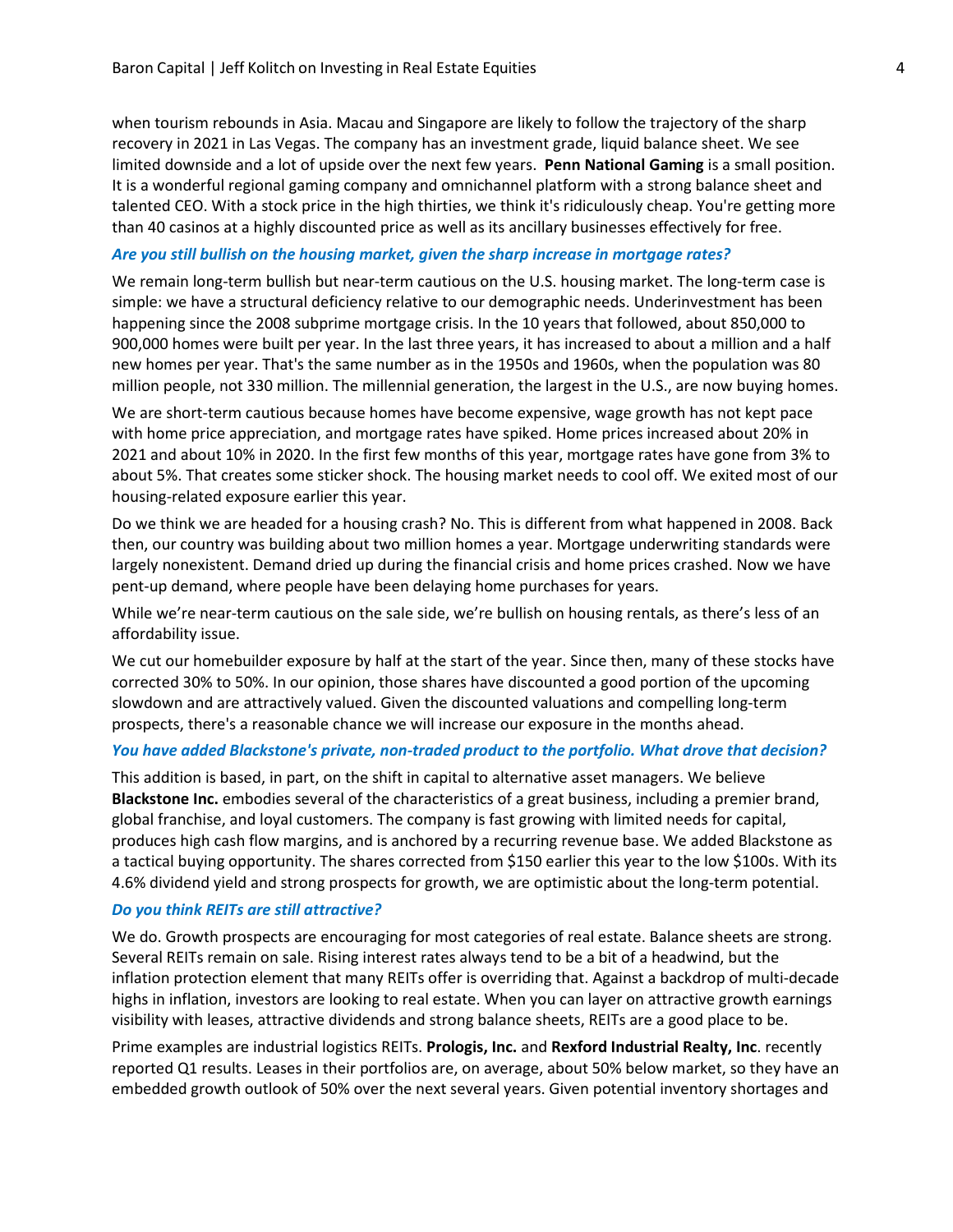lack of new development, there's a good chance rents are headed higher. How many companies can you invest in today knowing you have contractually locked in your ability to increase rents? Leases that turn over on a regular basis offer inflation protection on top of substantial growth opportunities.

# *Many investors use ETFs for their real estate allocation. Why should they consider an active strategy?*

There was a time, maybe 10 or 15 years ago, when a passive strategy was probably a reasonable option. Multi-year prospects for occupancy gains, rent gains, and cash flow growth were generally attractive across all segments of real estate. Today's landscape is very different. It takes a more discerning eye to analyze and evaluate prospective real estate investments. Several segments of real estate will likely face headwinds over the next several years. How will the work-from-home dynamic impact the office market? What will the growing trend of people moving to the suburbs mean for urban real estate? As digital communication and e-commerce grow, how will business travel or brick-and-mortar retail fare?

To put it another way, with a passive strategy, you own everything, the good and the bad. An active manager such as Baron can identify and prioritize opportunities within attractive market segments while de-emphasizing the segments we believe to be more likely to struggle.

#### *How do you address the issue of expenses for active versus passive?*

Our returns are always quoted net of our fees, so it's an apples-to-apples comparison versus a passive strategy. Compared with many of the more prominent real estate ETFs, the outperformance, net of fees, for both of our products is significant.

# *What is your outlook for office real estate?*

We're long-term cautious. There's no question the work-from-home trend is a headwind for office landlords, putting pressure on occupancy and rents over the next few years. About 5% of the workforce was working from home pre-pandemic. If the post-pandemic level stabilizes at 15%, we're looking at an incremental 10% headwind to office demand over time. Keep in mind that there was a fair amount of new supply slated to come on the market pre-pandemic as well.

Short term, we see a tactical opportunity to generate positive returns. We think many office stocks have overshot to the downside and offer reasonable value. We're looking at a few companies that we believe are trading at 30% to 40% to, in one case, 50% discounts to liquidation value. We're not suggesting they will move up to net asset value or liquidation value, but we see attractive upside.

#### *Does anything pose a substantial concern for you in this environment?*

We don't see the typical conditions that would foreshadow a major real estate correction. Our analysis always begins with the economics of real estate demand relative to supply. That set-up is attractive across most categories and markets we're evaluating. Consumer activity is healthy. Corporate balance sheets are liquid. Lending practices are appropriate. The warning signs just aren't in place.

We believe the market has already discounted many of the reasons for concern. Many stocks are down from recent peaks and valuations are reasonable. We're not suggesting they can't go or that there won't be more volatility. But even if there's a little bit more downside at this stage, we think the upside is quite attractive over the next several years.

*Investors should consider the investment objectives, risks, and charges and expenses of the investment carefully before investing. The prospectus and summary prospectuses contain this and other information about the Funds. You may obtain them from the Funds' distributor, Baron Capital, Inc., by calling 1-800- 99BARON or visiting [www.BaronFunds.com. P](http://www.baronfunds.com/)lease read them carefully before investing.*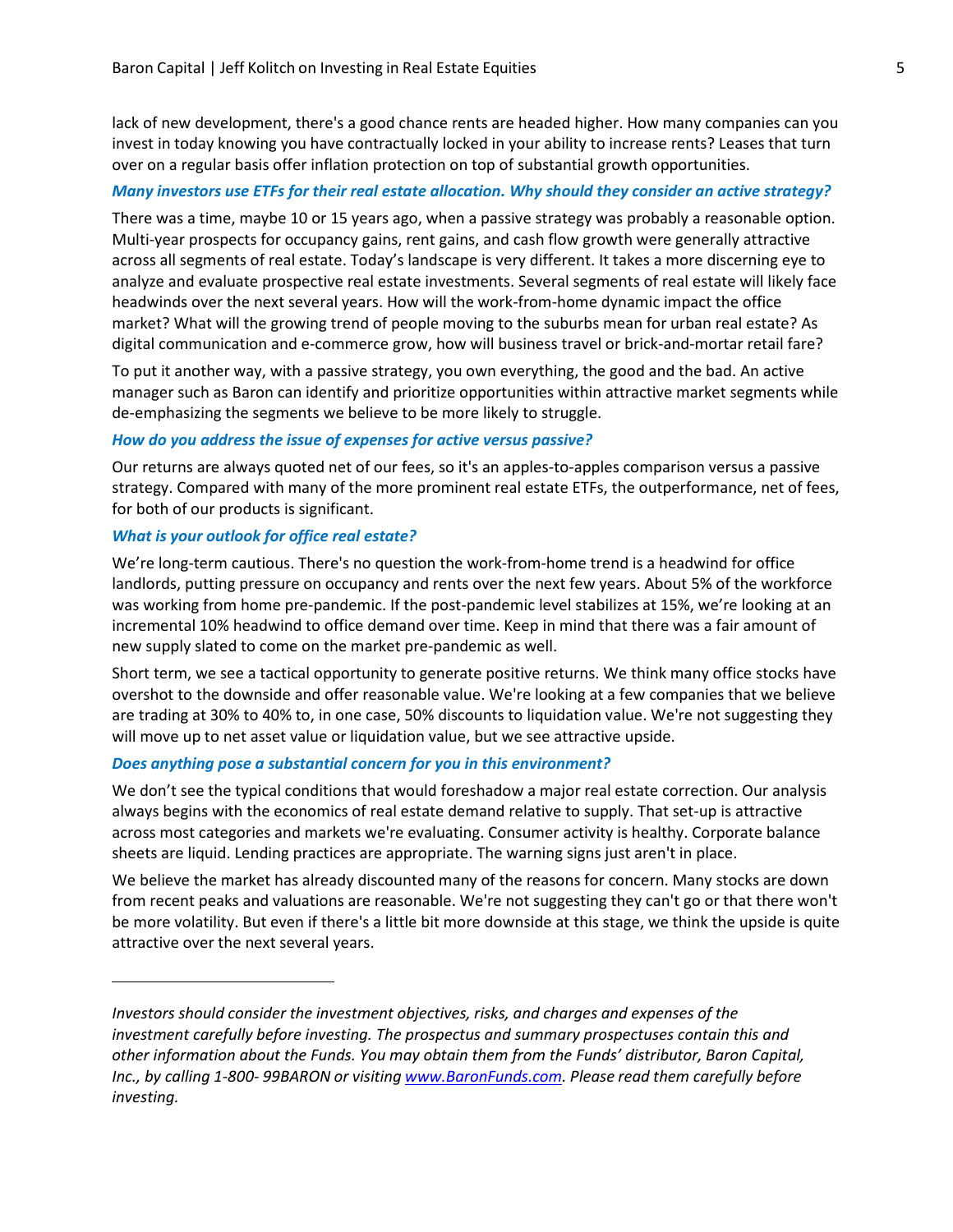**Baron Real Estate Fund**'s annualized returns for the Institutional Shares as of March 31, 2022: 1- year, -0.09%; 5-years, 17.08%; 10-years, 15.14%; Since Inception (12/31/2009), 15.85%. Annual expense ratio for the Institutional Shares as of March 31, 2022, was 1.05%. The **MSCI USA IMI Extended Real Estate Index**'s annualized returns as of March 31, 2022: 1-year, 8.28%; 5-years, 10.44%; 10-years, 11.51%; Since Fund Inception (12/31/2009), 12.27%.

**Baron Real Estate Income Fund**'s annualized returns for the Institutional Shares as of March 31, 2022: 1-year, 16.97; 3-years, 21.24%; Since Inception (12/29/2017), 15.86%. Annual expense ratio for the Institutional Shares as of March 31, 2022, was 1.08%, but the net annual expense ratio was 0.80% (net of the Adviser's fee waivers). The **MSCI US REIT Index**'s annualized returns as of March 31, 2022: 1-year, 25.02%; 3-years, 9.92%; Since Fund Inception (12/29/2017), 9.14%.

*The performance data quoted represents past performance. Past performance is no guarantee of future results. The investment return and principal value of an investment will fluctuate; an investor's shares, when redeemed, may be worth more or less than their original cost. The Adviser reimburses certain Baron Fund expenses pursuant to a contract expiring on August 29, 2032, unless renewed for another 11-year term and the Fund's transfer agency expenses may be reduced by expense offsets from an unaffiliated transfer agent, without which performance would have been lower. Current performance may be lower or higher than the performance data quoted. For performance information current to the most recent month end, visit [www.BaronFunds.com](http://www.baronfunds.com/) or call 1-800-99BARON.*

**Risks**: In addition to general market conditions, the value of the Funds will be affected by the strength of the real estate markets as well as by interest rate fluctuations, credit risk, environmental issues and economic conditions. The **Baron Real Estate Income Fund** invests in debt securities which are affected by changes in prevailing interest rates and the perceived credit quality of the issuer. The Funds invest in companies of all sizes, including small and medium sized companies whose securities may be thinly traded and more difficult to sell during market downturns.

The discussion of market trends is not intended as advice to any person regarding the advisability of investing in any particular security. The views expressed in this document reflect those of the respective writer. Some of our comments are based on management expectations and are considered "forward- looking statements." Actual future results, however, may prove to be different from our expectations. Our views are a reflection of our best judgment at the time and are subject to change at any time based on market and other conditions and Baron has no obligation to update them.

The **Morningstar RatingTM** for funds, or "star rating", is calculated for managed products (including mutual funds, variable annuity and variable life subaccounts, exchange- traded funds, closed-end funds, and separate accounts) with at least a three-year history. Exchange-traded funds and openended mutual funds are considered a single population for comparative purposes. It is calculated based on a Morningstar Risk-Adjusted Return measure that accounts for variation in a managed product's monthly excess performance, placing more emphasis on downward variations and rewarding consistent performance. The Morningstar Rating does not include any adjustment for sales loads. The top 10% of products in each product category receive 5 stars, the next 22.5% receive 4 stars, the next 35% receive 3 stars, the next 22.5% receive 2 stars, and the bottom 10% receive 1 star. The Overall Morningstar Rating for a managed product is derived from a weighted average of the performance figures associated with its three-, five-, and 10-year (if applicable) Morningstar Rating metrics. The weights are: 100% three-year rating for 36-59 months of total returns, 60% five-year rating/40% three-year rating for 60-119 months of total returns, and 50% 10 year rating/30% five-year rating/20% three-year rating for 120 or more months of total returns.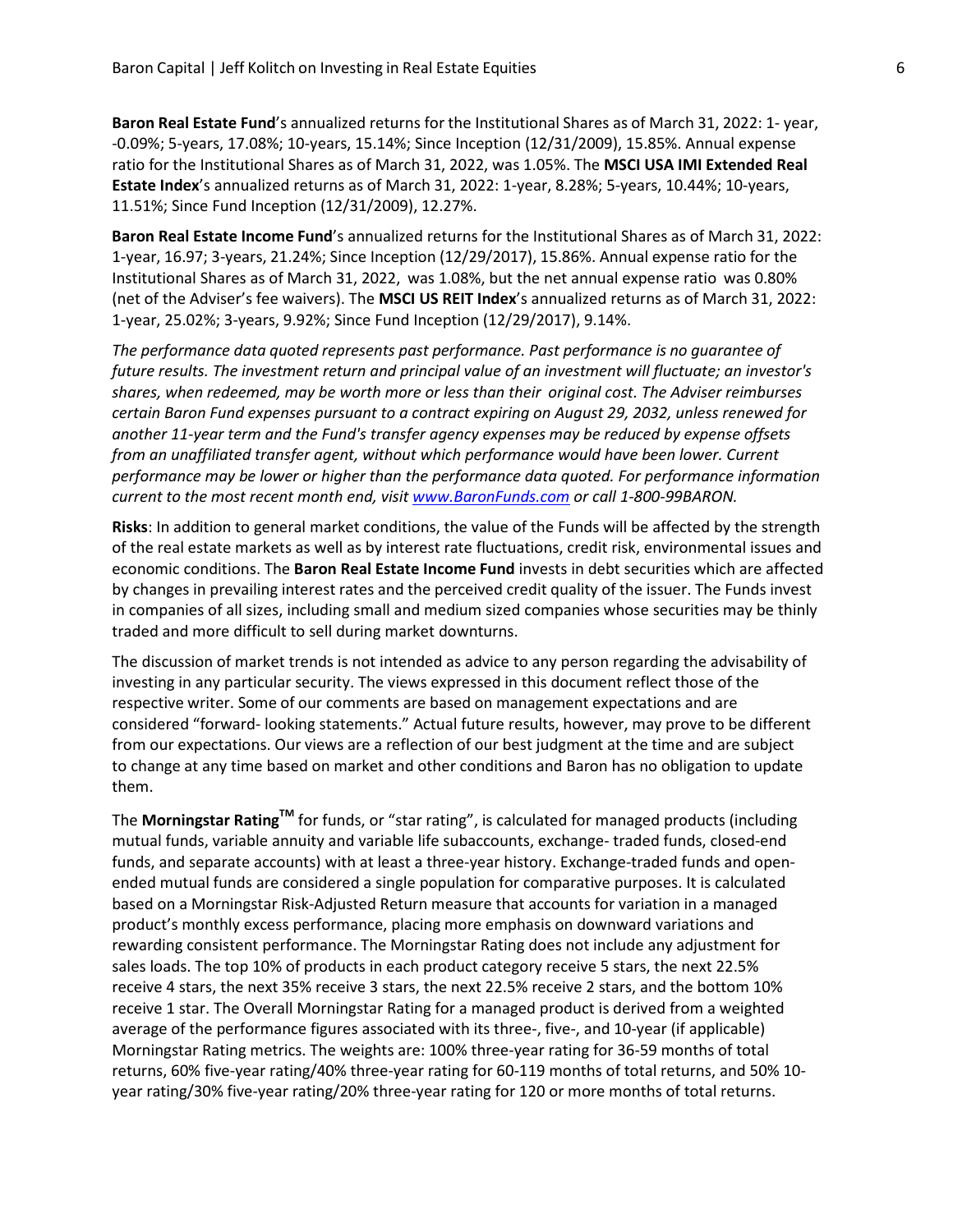While the 10-year overall star rating formula seems to give the most weight to the 10- year period, the most recent three-year period actually has the greatest impact because it is included in all three rating periods.

**© 2022 Morningstar**. All Rights Reserved. The information contained herein: (1) is proprietary to Morningstar and/or its content providers; (2) may not be copied or distributed; and (3) is not warranted to be accurate, complete or timely. Neither Morningstar nor its content providers are responsible for any damages or losses arising from any use of this information. Past performance is no guarantee of future results.

**Portfolio holdings for both funds as a percentage of net assets as of March 31, 2022, for securities mentioned are as follows:** - **Brookfield Asset Management, Inc.** - Baron Real Estate Fund (5.1%), Baron Real Estate Income Fund (1.4%); **Las Vegas Sands -** Baron Real Estate Fund (2.8%), Baron Real Estate Income Fund (2.2%); **Red Rock Resorts** – Baron Real Estate Fund (2.9%), Baron Real Estate Income Fund (1.6%); **Hilton Grand Vacations, Inc.**– Baron Real Estate Fund (1.9%); **MGM Resorts International** – Baron Real Estate Fund (3.8%), Baron Real Estate Income Fund (2.7%); **Vail Resorts** – Baron Real Estate Fund (2.3%), Baron Real Estate Income Fund (1.0%); **Penn National Gaming** – Baron Real Estate Fund (1.7%), **Prologis Inc.**– Baron Real Estate Fund (1.3%), Baron Real Estate Income Fund (1.9%); **Rexford Industrial Realty** – Baron Real Estate Fund (1.2%), Baron Real Estate Income Fund (1.7%); **Blackstone Inc.**– Baron Real Estate Fund (1.7%,), Baron Real Estate Income Fund  $(1.4\%)$ .

#### **Top 10 holdings as of March 31, 2022**

#### **Baron Real Estate Fund**

| <b>Holding</b>                     | % Assets |
|------------------------------------|----------|
| <b>Boyd Gaming Corporation</b>     | 5.4      |
| Brookfield Asset Management Inc.   | 5.1      |
| Jones Lang LaSalle Incorporated    | 3.9      |
| <b>MGM Resorts International</b>   | 3.8      |
| Marriott Vacations Worldwide Corp. | 3.6      |
| American Tower Corp.               | 3.4      |
| <b>Equity Residential</b>          | 3.1      |
| CBRE Group, Inc.                   | 3.0      |
| Travel + Leisure Corp.             | 3.0      |
| Red Rock Resorts, Inc.             | 2.9      |
| Total                              | 37.2     |

# **Baron Real Estate Income Fund**

| <b>Holding</b>              | % Assets |
|-----------------------------|----------|
| Public Storage Incorporated | 5.7      |
| <b>Equity Residential</b>   | 5.4      |
| AvalonBay Communities, Inc. | 5.4      |
| Ventas, Inc.                | 4.9      |
| American Tower Corp.        | 4.2      |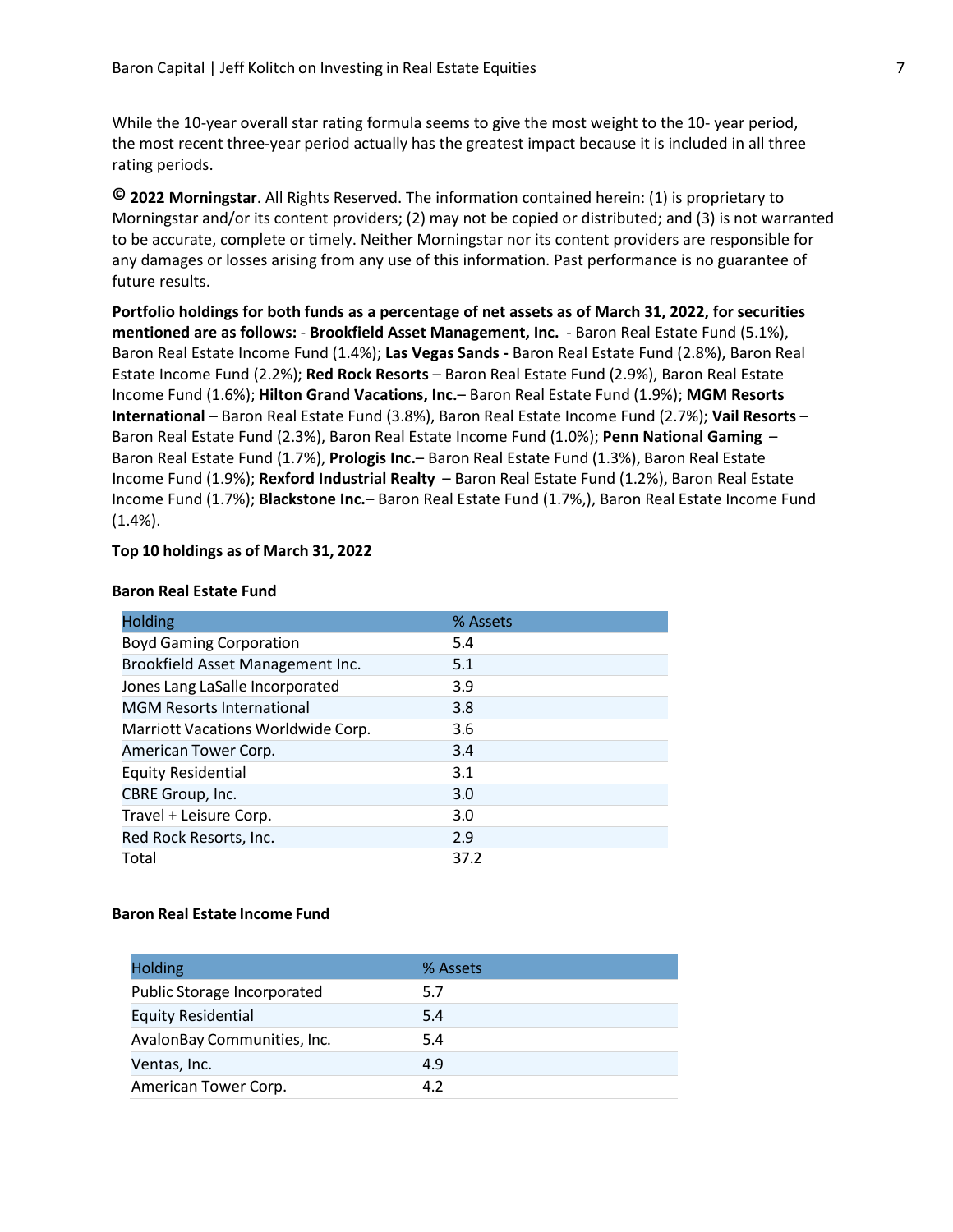| <b>Vornado Realty Trust</b>             | 3.6  |
|-----------------------------------------|------|
| <b>Boyd Gaming Corporation</b>          | 3.6  |
| Brookfield Infrastructure Partners L.P. | 3.5  |
| Invitation Homes, Inc.                  | 3.2  |
| Travel + Leisure Corp.                  | 2.8  |
| Total                                   | 42.3 |